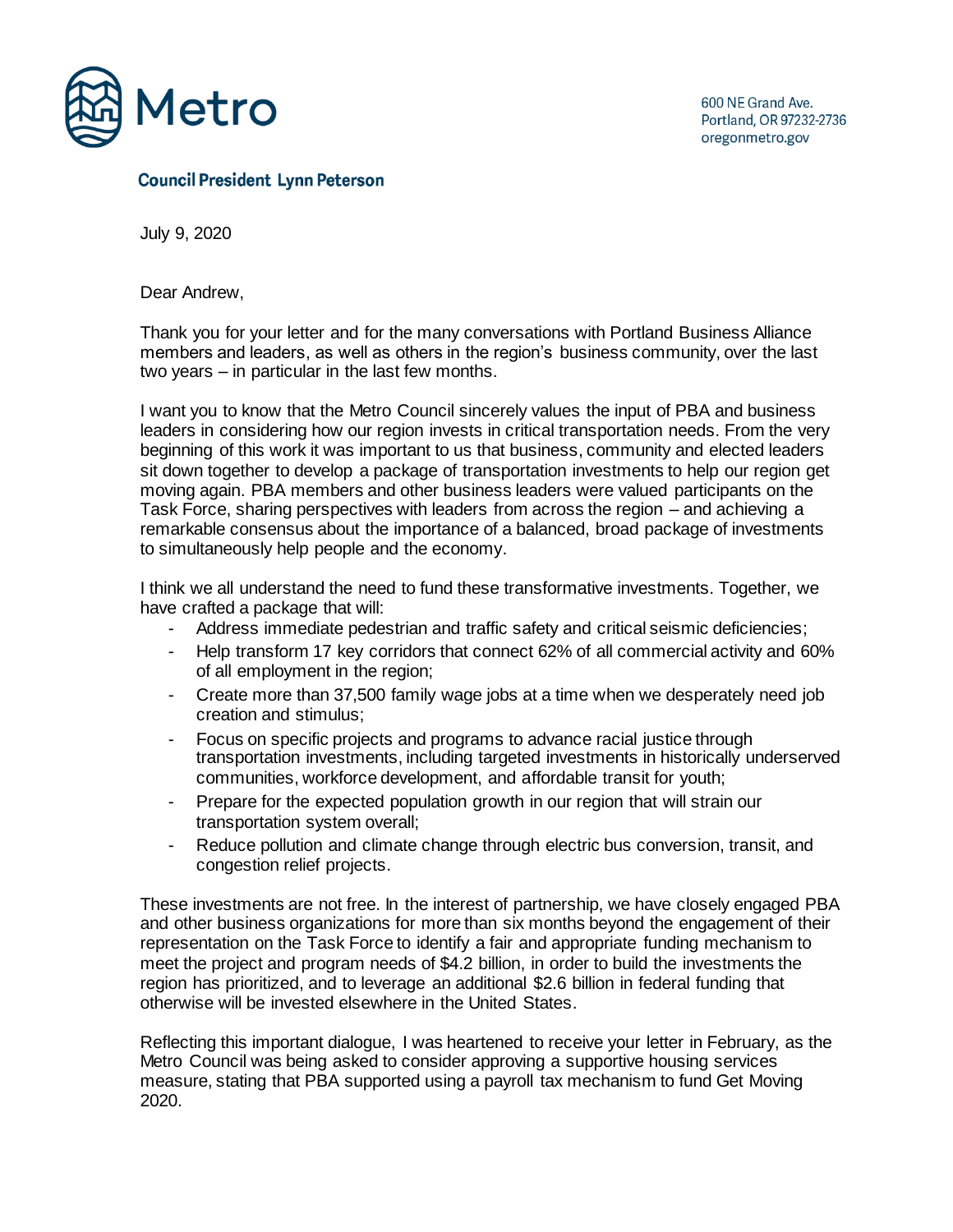Please also know that I and the Metro Council hear your concerns about the pandemic, and its impact on our region's economy. We also understand that we are indeed in unprecedented times and facing challenges and uncertainty about the future. We believe that in order to chart a course in this moment of economic uncertainty we need to help rebuild our transportation system while rebuilding our economy. Economists and history tell us that the best way to minimize and shorten the impacts of a recession is public investment in infrastructure and jobs. We have an opportunity to invest in hundreds of critical transportation projects and programs that will create tens of thousands of jobs starting next year, while simultaneously preparing our region for future growth. We would like to find a way to move forward with the urgency these transportation investments and future jobs demand, while finding ways to mitigate possible negative impacts on the region's larger employers.

After conversations with Council colleagues, we are able to propose the following adjustments to our revenue collection schedule:

- 1. Delaying the imposition of taxes for Get Moving until 2022 to provide additional time for economic recovery to begin and stabilize.
- 2. Creating jobs and immediate activity by quickly infusing \$1.5 billion of transportation project investment, beginning in 2021, into our recovering economy before we even begin collecting tax revenues. By using Metro's strong credit rating to issue revenue bonds – and bringing more than \$1 billion in federal matching funds into our region – we can help offset the loss of family wage jobs and help generate economic activity, reducing impacts on stretched government services in the process.
- 3. In establishing the initial 2022 tax rate, consider setting the initial rate at a lower level and scaling the rate up over time, again allowing more time for economic recovery and growth.
- 4. Exempting small businesses (using state defined threshold of 25 or fewer employees) entirely from the tax, to help support longtime and emerging small businesses and eliminate the impact on most businesses owned and operated by Black, Indigenous and People of Color (BIPOC).

We believe these changes in policy address many of the concerns expressed in your letter. We are prepared to take action on these items, and would invite immediate dialogue to determine the best path forward.

We also want to dispute one point in your letter: We believe the federal government is not coming to the rescue. For the past 30 years, the federal government has consistently disinvested in state and local communities, and the Portland region has suffered an unacceptable lack of transportation and transit investment precisely because we have failed to develop the kind of package that attracts federal investment. We have seen this in housing, in sewer and water infrastructure and, yes, in transportation – all issues where local funding has had to fill the gap created by federal disinvestment.

While we would welcome a "no strings attached" influx of federal funding, this would be without precedent, especially at a time when the federal government is at best unreliable.